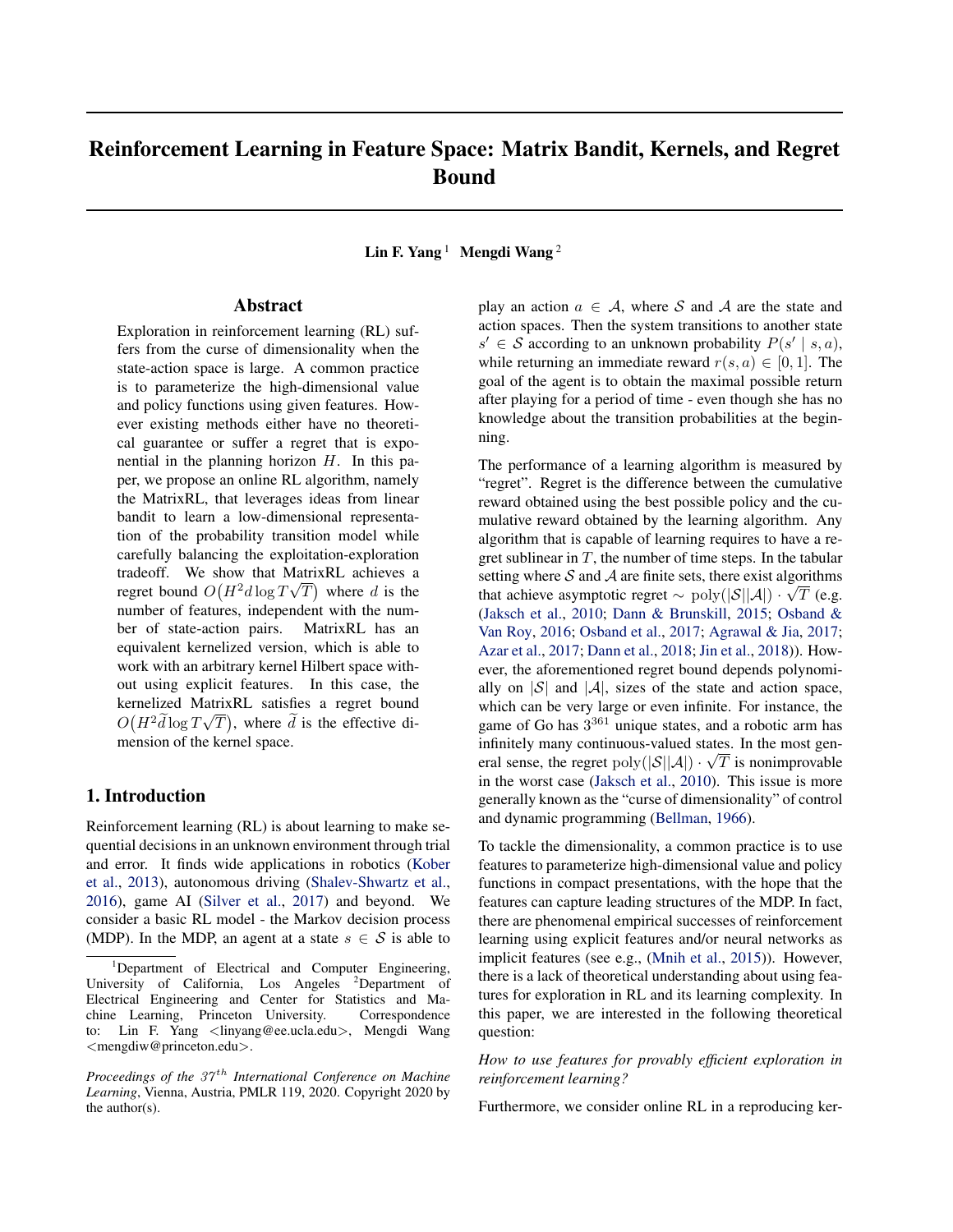nel space. Kernel methods are well known to be powerful to capture nonlinearity and high dimensionality in many machine learning tasks (Shawe-Taylor et al., 2004). We are interested in using *kernel methods* to capture nonlinearity in the state-transition dynamics of MDP. A kernel space may consist of infinitely many implicit feature functions. We study the following questions: How to use kernels in online reinforcement learning? Can one achieve low regret even though the kernel space is infinite-dimensional? The goal of this paper is to answer the aforementioned questions affirmatively. In particular, we would like to design algorithms that take advantages of given features and kernels to achieve efficient exploration.

### 1.1. Our Approach and Main Results

Consider episodic reinforcement learning in finite-horizon MDP. The agent learns through episodes, and each episode consists of H time steps. Here H is also called the *planning horizon*. Let  $\phi(\cdot) \in \mathbb{R}^d$ ,  $\psi(\cdot) \in \mathbb{R}^{d'}$  be given feature functions, where we usally assume  $d' = O(d)$ . We focus on the case that the probability transition model  $P(\cdot | \cdot)$  can be fully embedded in the feature space (Assumption 1), i.e., there exists some core matrix  $M^*$  such that

$$
P(\cdot | \cdot) = \phi(\cdot)^{\top} M^* \psi(\cdot).
$$

In the kernel setting, this condition is equivalent to that the transition probability model  $P$  belongs to the product space of the reproducing kernel spaces. This condition is essentially equivalent to using the features  $\phi$  to represent value functions (Parr et al., 2008). When the probability transition model P cannot be fully embedded using  $\phi$ , then value function approximation using  $\phi$  may lead to arbitrarily large Bellman error (Yang & Wang, 2019). Note that the core matrix model is related to many statistic models, e.g., latent state model (Singh et al., 1995), Lumpable Markov Chain (Weinan et al., 2008), Markov process with rich observations (Azizzadenesheli et al., 2016), and so on. For completeness, we list their relationships to the core matrix model in Section A. Moreover, the importance of similar models have also been emphasized in (Yang & Wang, 2019) and (Jin et al., 2019).

We propose an algorithm, which is referred to as MatrixRL, that actively explores the state-action space by estimating the core matrix via ridge regression. The algorithm balances the exploitation-exploration tradeoff by constructing a confidence ball of core matrix for optimistic dynamic programming. It can be thought of as a "matrix bandit" algorithm which generalizes the idea of linear bandit (e.g. (Dani et al., 2008; Li et al., 2010; Chu et al., 2011)). It is proved to achieve the regret bound either

$$
\widetilde{O}(H^2d^{3/2}\sqrt{T}) \quad \text{or} \quad \widetilde{O}(H^2d\sqrt{T})^1,
$$

depending on regularity properties of the features. MatrixRL can be implemented efficiently in space  $O(d^2)$ . Each step can be carried out in closed form. Next we extend the MatrixRL to work with the kernel spaces with  $k_{\phi}(\cdot, \cdot) = \langle \phi(\cdot), \phi(\cdot) \rangle$  and  $k_{\psi}(\cdot, \cdot) = \langle \psi(\cdot), \psi(\cdot) \rangle$ , and show that it admits a kernelized version. The kernelized MatrixRL achieves a regret bound of

$$
\widetilde{O}(H^2 \widetilde{d} \sqrt{T})
$$

where  $\tilde{d}$  is the *effective dimension* of kernel space, even if there may be infinitely many features. The regret bounds using features or kernels do not depend on sizes of the state and action spaces, making efficient exploration possible in high dimensions. Very recently, (Du et al., 2019a) show that even if the value-function of the MDP admits an approximate linear representation with features, there is still an  $\Omega(2^H)$  regret lower bound. Our results complement this lower bound by showing that feature representations of the transition model effectively reduces the learning complexity.

Note that for linear bandit, the regret lower bound is known to be  $\Omega(d\sqrt{T})$  (Dani et al., 2008). Since linear bandit is a special case of RL, our regret bounds match the lower bound up to polylog factors in  $d$  and  $T$ . To our best knowledge, for reinforcement learning using features/kernels, our result gives the first regret bound that is *simultaneously near-optimal in time* T*, polynomial in the planning horizon* H*, and the feature dimension* d*.*

### 1.2. Related Literature

In the tabular case where there are finitely many states and actions without any structural knowledge, complexity and regret for RL has been extensively studied. For Hhorizon episodic RL, efficient methods typically achieve regret that scale asymptotically as  $O(\sqrt{HSAT})$  (see for examples (Jaksch et al., 2010; Osband & Van Roy, 2016; Osband et al., 2017; Agrawal & Jia, 2017; Azar et al., 2017; Dann et al., 2018; Jin et al., 2018)). In particular, (Jaksch et al., 2010) provided a regret lower bound  $\Omega(\sqrt{HSAT})$ for H-horizon MDP. There is also a line of works studying the sample complexity of obtaining a value or policy that is at most  $\epsilon$ -suboptimal (Kakade, 2003; Strehl et al., 2006; 2009; Szita & Szepesvári, 2010; Lattimore & Hutter, 2014; Azar et al., 2013; Dann & Brunskill, 2015; Sidford et al., 2018). The optimal sample complexity for finding an  $\epsilon$ -optimal policy is  $O(|\mathcal{S}||\mathcal{A}|(1-\gamma)^{-2}\epsilon^{-2})$  (Sidford et al., 2018) for a discounted MDP with discount factor  $\gamma$ . The optimal lower bound has been proven in (Azar et al., 2013).

There is also a line of works on solving MDPs with a function approximation. For instance (Baird, 1995; Tsitsiklis & Van Roy, 1997; Parr et al., 2008; Mnih et al., 2013; 2015; Silver et al., 2017; Yang & Wang, 2019). There

 ${}^{1}\tilde{O}(\cdot)$  hides poly log factors of the input.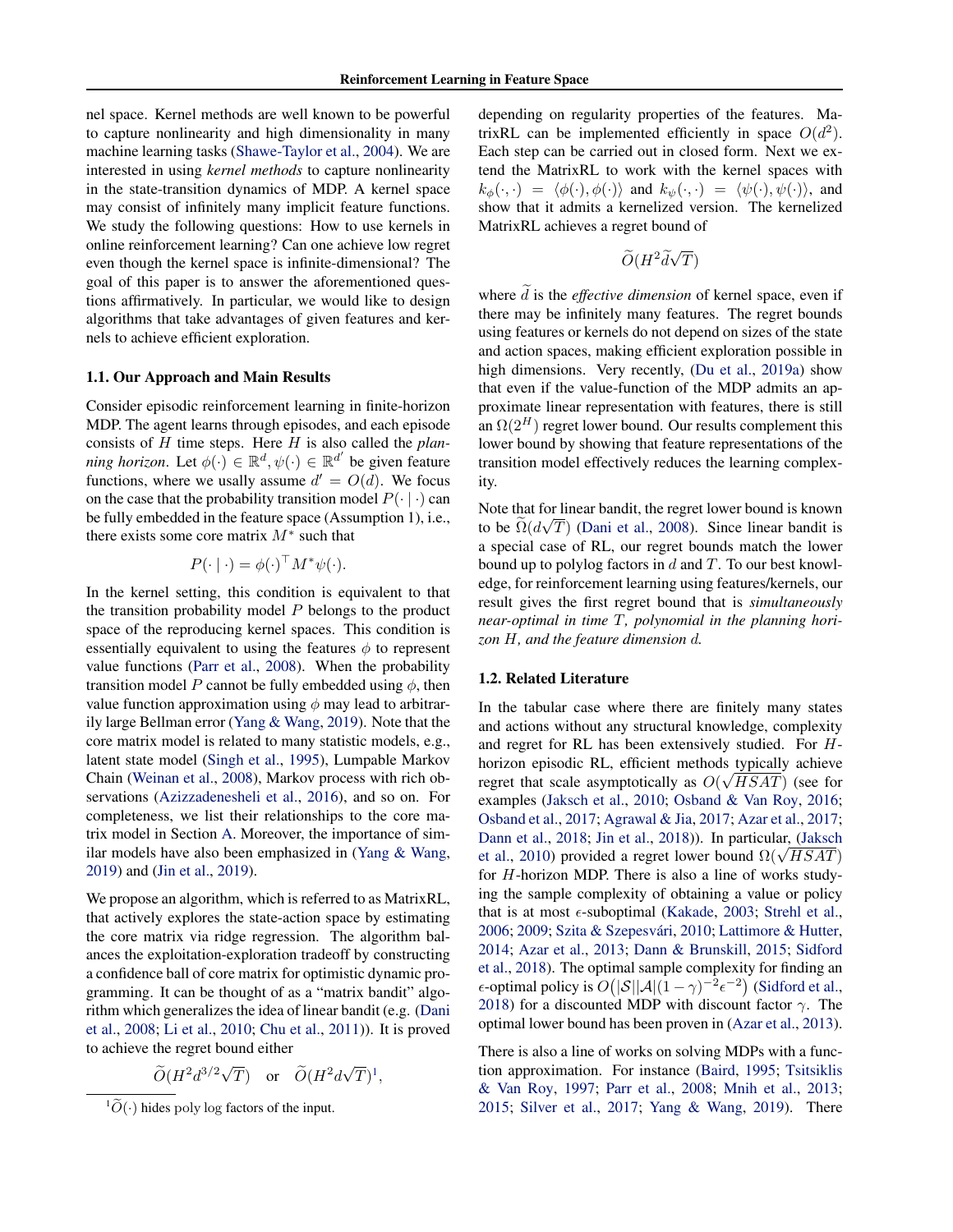are also phenomenal empirical successes in deep reinforcement learning as well (e.g., (Silver et al., 2017)). However there are not many works on the regret analysis of RL with function approximators. Very recently, (Azizzadenesheli et al., 2018) studied the regret bound for linear function approximator. However their bound has factor that can be exponential in  $H$ . (Chowdhury & Gopalan, 2019) considers the regret bound for kernelized MDP. However, they need a Gaussian process prior and assumes that the transition is deterministic with some controllable amount of noise – a very restrictive setting. Another work (Modi & Tewari, 2019) also considers the linear setting for RL. However, the regret bound is linearly depending on the number of states. More recently, there are several works released after the first arXiv version of this paper, e.g. (Du et al., 2019b; Jin et al., 2019; Zanette et al., 2020). They study similar models as ours but with different algorithms and from different perspectives. In particular, (Jin et al., 2019; Zanette et al., 2020) are considering a similar lowrank MDP model. The major distinction of our results to theirs is that ours is a model-based one whereas theirs are model-free. Algorithm-wise, these results together form nice toolkits for RL on low-rank MDPs. Another important distinction is that we require the features  $\psi$  to be known in priori. However, as learning the representations  $\phi$  and  $\psi$ from data have the same complexity in unsupervised learning, such a requirement is not a strong requirement. To the best of our knowledge, we are not aware of other works that achieve regret bound for RL with function approximators that is simultaneously near optimal in  $T$ , polynomial in H, and has no dependence with the state-action space size.

Our results are also related to the literature of linear bandits. Bandit problems can be viewed as a special case as Markov decision problems. There is a line of works on linear bandit problems and their regret analysis (Dani et al., 2008; Rusmevichientong & Tsitsiklis, 2010; Li et al., 2010; Abbasi-Yadkori et al., 2011; Chu et al., 2011). For a more detailed survey, please refer to (Bubeck et al., 2012). Part of our results are inspired by the kernelization for the linear bandit problems, e.g. (Valko et al., 2013; Chowdhury & Gopalan, 2017), who studied the regret bound when the features of each arm lies in some reproducing kernel Hilbert space.

# 2. Problem Formulation

In an *episodic Markov decision process* (MDP for short), there is a set of *states* S and a set of *actions* A, which are not necessarily finite. At any state  $s \in S$ , an agent is allowed to play an action  $a \in A$ . She receives an immediate reward  $r(s, a) \in [0, 1]$  after playing a at s, the process will transition to the next state  $s' \in S$  with probability  $P(s' | s, a)$ , where P is the collection of *transition distributions*. After H time steps, the system restarts at a

prespecified state  $s_0$ . The full instance of an MDP can be described by the tuple  $M = (S, A, P, r, s_0, H)$ . The agent would like to find a *policy*  $\pi : \mathcal{S} \times [H] \rightarrow \mathcal{A}$  that maximizes the long-term expected reward starting from every state s and every stage  $h \in [H]$ , i.e.,

$$
V_h^{\pi}(s) := \mathbb{E}\bigg[\sum_{h'=h}^H r(s^t, \pi_h(s^t))|s^0 = s\bigg].
$$

We call  $V^{\pi}$  :  $S \times [H] \rightarrow \mathbb{R}$  the *value function* of policy  $\pi$ . A policy  $\pi^*$  is said to be *optimal* if it attains the maximal possible value at every state-stage pair  $(s, h)$ . We denote  $V^*$  as the optimal value function. We also denote the optimal action-value function (or  $Q$ -function) as

$$
\forall h \in [H - 1]:
$$
  $Q_h^*(s, a) = r(s, a) + P(\cdot|s, a)^\top V_{h+1}^*,$   
and  $Q_H^*(s, a) = r(s, a).$ 

In the online RL setting, the learning algorithm interacts with the environment episodically. Each episode starts from state  $s_0$  takes H steps to finish. We let n denote the current number of episodes and denote  $t = (n - 1)H + h$ the current time step. We equalize t and  $(n, h)$  and may switch between the two nations. We use the following definition of regret.

Definition 1. *Suppose we run algorithm* K *in the online environment of an MDP*  $\mathcal{M} = (\mathcal{S}, \mathcal{A}, P, r, s_0, H)$  *for*  $T =$ NH *steps. We define the regret for algorithm* K *as*

$$
\operatorname{Regret}_{\mathcal{K}}(T) = \mathbb{E}_{\mathcal{K}} \bigg[ \sum_{n=1}^{N} \bigg( V^*(s_0) - \sum_{h=1}^{H} r(s_t, a_t) \bigg) \bigg],
$$
\n(1)

*where*  $\mathbb{E}_{\mathcal{K}}$  *is taken over the random path of states under the control of algorithm* K*.*

Throughout this paper, we focus on RL problems where the probability transition kernel  $P(\cdot | \cdot)$  can be fully embedded in a given feature space.

Assumption 1 (Feature Embedding of Transition Model). *For each*  $(s, a) \in S \times A$ ,  $\widetilde{s} \in S$ , *feature vectors*  $\phi(s, a) \in$  $\mathbb{R}^d, \psi(\tilde{s}) \in \mathbb{R}^{d'}$  are given as a priori. There exists an un-<br>*largence watering*  $M^* \in \mathbb{R}^{d \times d'}$  and that  $\textit{known matrix } M^* \in \mathbb{R}^{d \times d'}$  such that

$$
P(\widetilde{s} \mid s, a) = \phi(s, a) \, \vert \, M^* \psi(\widetilde{s}).
$$

*Here, we call the matrix* M<sup>∗</sup> *as a* transition core*.*

Note that when  $\phi$ ,  $\psi$  are features associated with two reproducing kernel spaces  $\mathcal{H}_1$  and  $\mathcal{H}_2$ , this assumption requires that P belong to their product kernel space  $\mathcal{H}_1 \times \mathcal{H}_2$ .

For simplicity of representation, we assume throughout that the reward function  $r$  is known. This is in fact without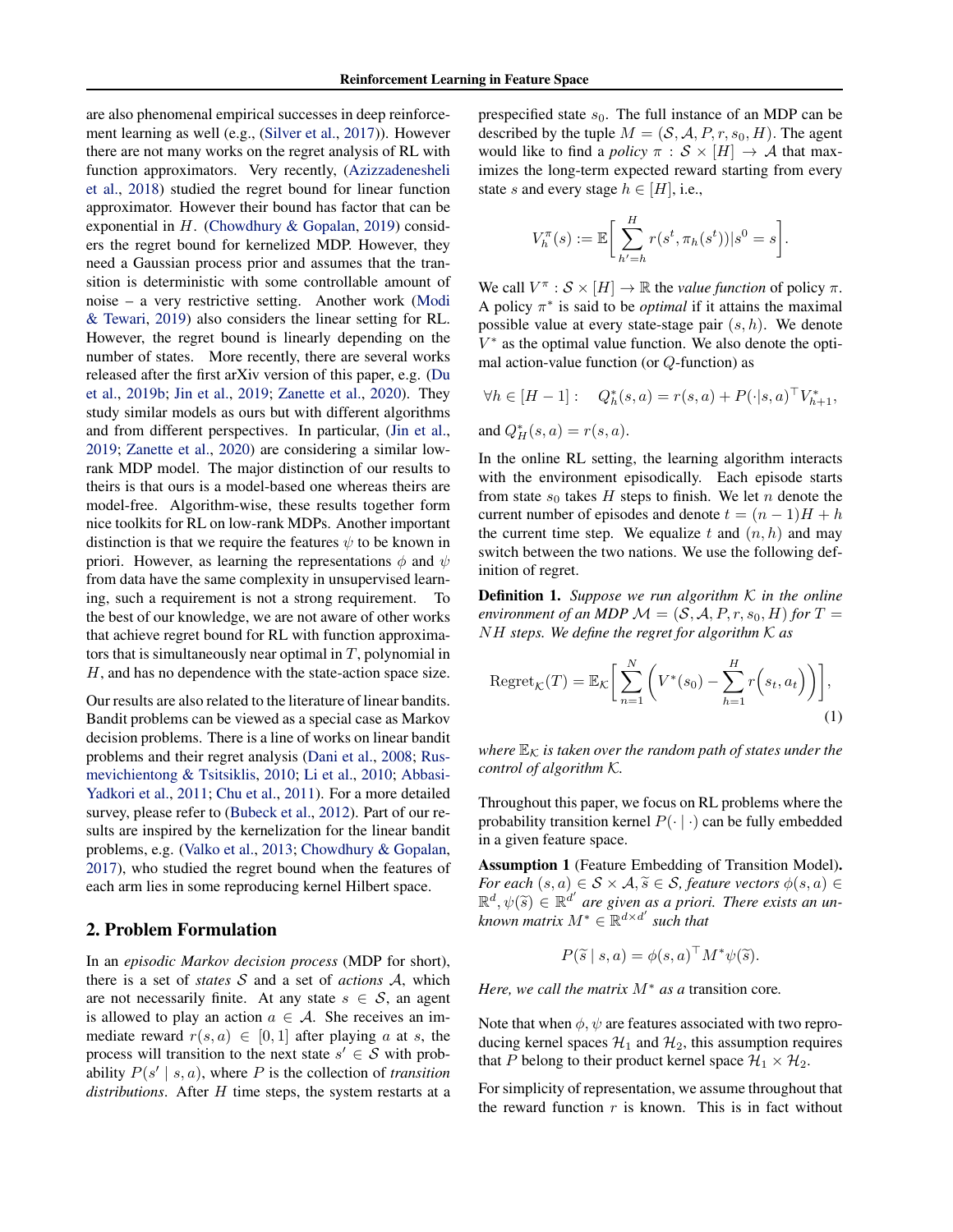loss of generality because learning about the environment P is much harder than learning about r. In the case if  $r$ is unknown but satisfies  $\mathbb{E}[r(s, a) | s, a] = \phi(s, a) \,^{\dagger} \theta^*$  for some unknown  $\theta^* \in \mathbb{R}^d$ , we can extend our algorithm by adding a step of optimistic reward estimation like in Lin-UCB (Dani et al., 2008; Chu et al., 2011). This would generate an extra  $\tilde{O}(d\sqrt{T})$  regret, which is a low order term compared to our current regret bounds.

# 3. RL Exploration in Feature Space

In this section, we study the near optimal way to balance exploration and exploitation in RL using a given set of features. We aim to develop an online RL algorithm with regret that depends only on the feature size  $d$  but not on the size of the state-action space. Our algorithm is inspired by the LinUCB algorithm (Chu et al., 2011) and its variants (Dani et al., 2008) and can be viewed as a "matrix bandit" method.

### 3.1. The MatrixRL Algorithm

The high level idea of the algorithm is to approximate the unknown transition core  $M^*$  using data that has been collected so far. Suppose at the time step  $t = (n, h)$  (i.e. episode  $n \leq N$  and stage  $h \leq H$ ), we obtain the following state-action-state transition triplet:  $(s_t, a_t, \tilde{s}_t)$ , where  $\widetilde{s}_t := s_{t+1}$ . For simplicity, we denote the associated features by

$$
\phi_t := \phi(s_t, a_t) \in \mathbb{R}^d
$$
 and  $\psi_t := \psi(\widetilde{s}_t) \in \mathbb{R}^{d'}$ .

**Estimating the core matrix.** Let  $K_{\psi}$  :=  $\sum_{\tilde{s}\in\mathcal{S}} \psi(\tilde{s})\psi(\tilde{s})^{\top}$ , which we assume is given along with the features  $\psi$ . We then construct our estimator of  $M^*$  as:

$$
M_n = [A_n]^{-1} \sum_{n' < n, h \le H} \phi_{n',h} \psi_{n',h}^\top K_{\psi}^{-1}, \tag{2}
$$

where

$$
A_n = I + \sum_{n' < n, h \le H} \phi_{n',h} \phi_{n',h}^\top.
$$

Let us explain the intuition of  $M_n$ . Note that

$$
\mathbb{E}\Big[\phi_{n,h}\psi_{n,h}^{\top}K_{\psi}^{-1}\mid s_{n,h},a_{n,h}\Big]
$$
  
=
$$
\sum_{\widetilde{s}}\phi_{n,h}P(\widetilde{s}\mid s_{n,h},a_{n,h})\psi(\widetilde{s})^{\top}K_{\psi}^{-1}
$$
  
=
$$
\sum_{\widetilde{s}}\phi_{n,h}\phi_{n,h}^{\top}M^{*}\psi(\widetilde{s})\psi(\widetilde{s})^{\top}K_{\psi}^{-1}
$$
  
=
$$
\phi_{n,h}\phi_{n,h}^{\top}M^{*}.
$$

Therefore  $M_n$  is the approximate solution to the following ridge regression problem:

$$
M_n = \arg\min_{M} \sum_{n' < n, h \le H} \left\| \psi_{n',h}^\top K_{\psi}^{-1} - \phi_{n',h}^\top M \right\|_2^2 + \|M\|_F^2. \tag{3}
$$

Upper confidence RL using a matrix ball. In online RL, a critical step is to estimate future value of the current state and action use dynamic programming. To better balance exploitation and exploration, we use a matrix ball to construct optimistic value function estimator. At episode  $n$ :

$$
w_{n,H+1} = 0 \in \mathbb{R}^{d'} \quad \text{and}
$$

$$
\forall h \in [H]: \quad w_{n,h} = \alpha_{\psi} \cdot \sum_{j \in [m_w]} \frac{\psi(s_j)}{\|\psi(s_j)\|_1} \cdot V_{n,h}(s_j)
$$
(4)

where  $\alpha_{\psi} = \sum_{s} ||\psi(s)||_1$  is also given along with  $\psi$ ,  $m_w$ is a number to be determined, and  $s_j$  are picking from the distribution generated by  $p(s) = ||\psi(s)||_1/\alpha_{\psi}$ , which is also given with  $\psi$ , and, for all  $(s, a)$ , we define,

$$
V_{n,h}(s) := \Pi_{[0,H]} \big[ \max_{a} Q_{n,h}(s,a) \big],
$$
  
\n
$$
Q_{n,h}(s,a) := r(s,a) + \max_{M \in B_n} \phi(s,a)^\top M w_{n,h+1}.
$$
 (5)

Here the matrix ball  $B_n = B_n^{(1)}$  is constructed as

$$
B_n^{(1)} := \left\{ M \in \mathbb{R}^{d \times d'} : \quad \|(A_n)^{1/2} (M - M_n)\|_{2,1} \le \sqrt{d\beta_n} \right\}
$$
\n
$$
\tag{6}
$$

where  $\beta_n$  is a parameter to be determined later, and  $||Y||_{2,1} = \sum_i \sqrt{\sum_j Y(i,j)^2}$ . At time  $(n, h)$ , suppose the current state is  $s_{n,h}$ , we play the optimistic action  $a_{n,h} = \arg \max_a Q_{n,h}(s_{n,h}, a).$ 

Remark 1 (Computation in Continuous Space). *Later we will show that*  $m_w$  *is polynomial in the number of episodes. Consequently, our algorithm computes*  $w_{n,h}$  *efficiently in each round. In the continuous space, the only issue is to solve the* max *problem in* (4)*. In this case, we assume there exists an* optimization oracle *that solves*  $\sup_a Q_{n,h}(s, a)$ *in time* O(1)*. Note that the time complexity of the oracle depends subtly on the feature space structure, and there is no general way of expressing it analytically.*

The full algorithm is given in Algorithm 1.

# 3.2. Regret Bounds for MatrixRL

Let  $\Psi = [\psi(s_1), \psi(s_2), \dots, \psi(s_{|\mathcal{S}|})]^\top \in \mathbb{R}^{\mathcal{S} \times d'}$  be the matrix of all  $\psi$  features. We first introduce some regularity conditions of the features space.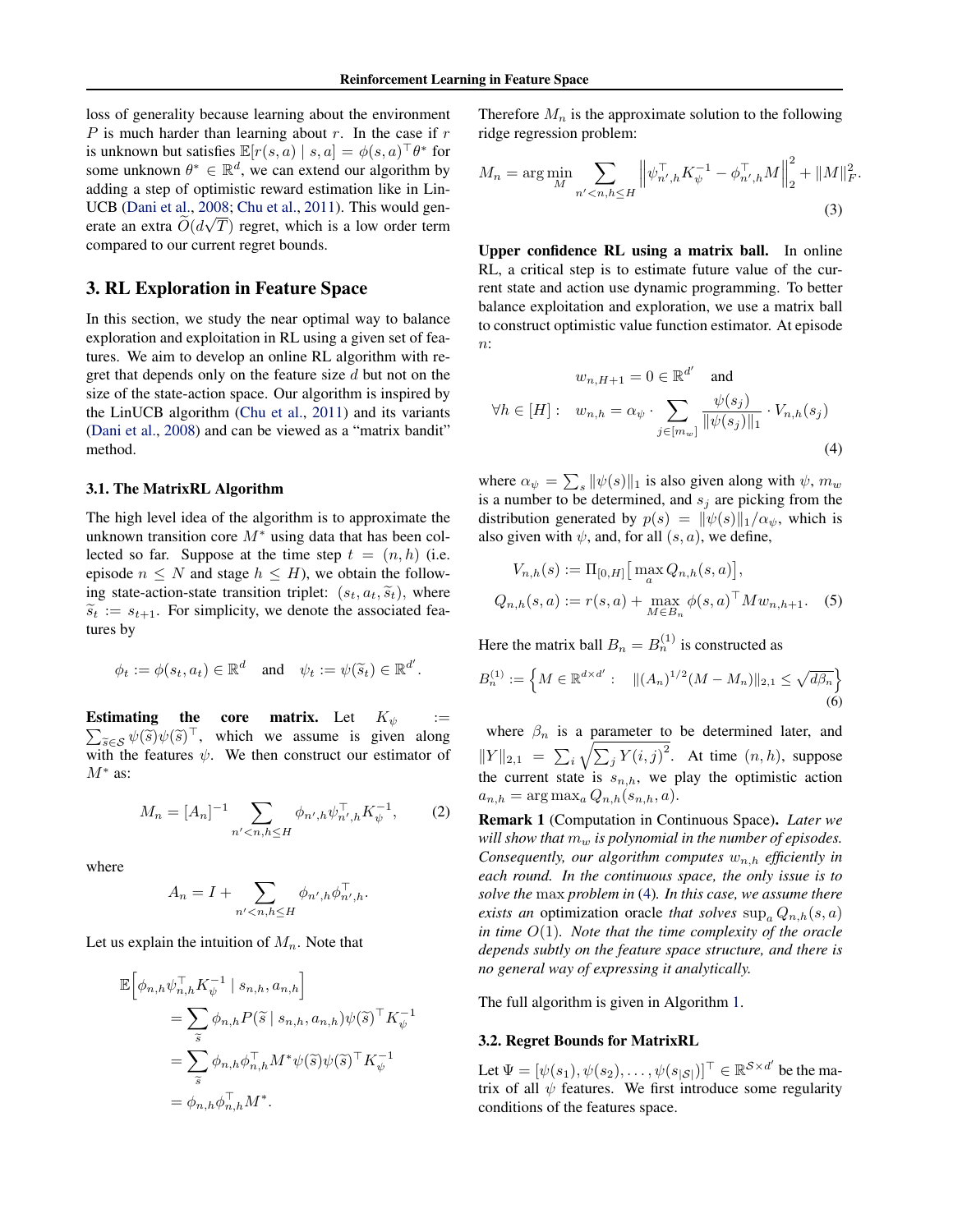# Algorithm 1 Upper Confidence Matrix Reinforcement Learning (UC-MatrixRL)

1: **Input:** An episodic MDP environment  $M = (S, A, P, r, s_0, H)$ ;<br>2: Features  $\phi : S \times A \rightarrow \mathbb{R}^d$  and  $\psi : S \rightarrow \mathbb{R}^{d'}$ ; 2: Features  $\phi : \mathcal{S} \times \mathcal{A} \to \mathbb{R}^d$  and  $\psi : \mathcal{S} \to \mathbb{R}^{d'}$ ; 3: Trotal number of episodes N; 4: Initialize:  $A_1 \leftarrow I \in \mathbb{R}^{d \times d}$ ,  $M_1 \leftarrow 0 \in \mathbb{R}^{d \times d'}$ ; 5: for episode  $n = 1, 2, \ldots, N$  do 6: Let  $\{Q_{n,h}\}$  be given in (4) using  $M_n, \beta_n$ ; 7: for stage  $h = 1, 2, \ldots, H$  do 8: Let the current state be  $s_{n,h}$ ;<br>9: Play action  $a_{n,h} = \arg \max_a$ 9: Play action  $a_{n,h} = \arg \max_{a \in \mathcal{A}} Q_{n,h}(s_{n,h}, a)$ <br>10: Record the next state  $s_{n,h+1}$ ; Record the next state  $s_{n,h+1}$ ; 11: end for 12:  $A_{n+1} \leftarrow A_n + \sum_{h \le H} \phi_{n,h} \phi_{n,h}^\top;$ 13: Compute  $M_{n+1}$  using (2); 14: end for

**Assumption 2** (Feature Regularity). Let  $C_M, C_{\phi}, C_{\psi}$  and  $C'_\psi$  be positive parameters.

*1.*  $||M^*||_F^2 \leq C_M \cdot d$ ;

2. 
$$
\forall (s, a) \in S \times A: \|\phi(s, a)\|_2^2 \le C_{\phi} d
$$
;  
\n3.  $\forall v \in \mathbb{R}^S: \|\Psi^{\top}v\|_{\infty} \le C_{\psi}\|v\|_{\infty}$ , and  
\n $\|\Psi K_{\psi}^{-1}\|_{2, \infty} \le C_{\psi}^{\prime}$ 

With these conditions we are ready to provide the regret bound.

Theorem 1. *Suppose Assumption 1 and Assumption 2 hold, and*  $m_w = \text{poly}(T)$ *. Then after*  $T = NH$  *steps, Algorithm 1 achieves regret bound:*

$$
\mathrm{Regret}(T) \le O\Big[\sqrt{C_{\psi}(C_M + C_{\psi}'^2)} \cdot \ln(C_{\phi}T)\Big] \cdot H^2 \cdot \sqrt{d^2 d' T},
$$

*if we let*  $\beta_n = c \cdot (C_M + {C'_\psi}^2) \cdot \ln(NHC_\phi) \cdot d$ , *for some absolute constant* c > 0*. Moreover, for each new episode, Algorithm 1 takes time*  $poly(T)$  *to complete.* 

Consider the case where  $C_M, C_{\phi}, C_{\psi}$  and  $C'_{\psi}$  are absolute constants. For example, we may let  $\Psi$ ,  $\Phi$ ,  $M^*$  be probability matrices. Then Assumption 2 automatically holds with  $C_M = C_{\psi} = C_{\psi} = 1$ . In this case, our regret bound is simply  $O(d^{3/2}H^2 \log(T)\sqrt{T})$ . The d-dependence in such a regret bound is consistent with the regret of the  $\ell_1$ -ball algorithm for linear bandit (Dani et al., 2008).

Further, if the feature space  $\Psi$  admits a tighter bound for value function in this space, we can slightly modify our algorithm to achieve sharper regret bound. To do this, we need to slightly change our Assumption 2 to Assumption  $2'$ .

Assumption 2<sup>'</sup> (Stronger Feature Regularity). Let  $C_M, C_\phi, C_\psi$  and  $C'_\psi$  be positive parameters.

<sup>2</sup>Here  $||Y||_{2,\infty} := \max_i \sqrt{\sum_j Y^2(i,j)}$  is the operator 2  $\rightarrow$ ∞ norm.

*1.*  $||M^*||_F^2 \leq C_M \cdot d$ ; 2.  $\forall (s, a) \in S \times A: \|\phi(s, a)\|_2^2 \le C_{\phi} d;$ 3.  $\forall v \in \mathbb{R}^S : ||\Psi^\top v||_2 \le C_\psi ||v||_\infty$ , and  $||\Psi K_{\psi}^{-1}||_{2,\infty} \le C_\psi ||v||_\infty$  $C'_\psi.$ 

We modify the algorithm slightly by using a Frobeniousnorm matrix ball instead of the 2-1 norm and computing sharper confidence bounds. Let  $B_n = B_n^{(2)}$  in (4), where

$$
B_n^{(2)} := \left\{ M \in \mathbb{R}^{d \times d'} : \|(A_n)^{1/2} (M - M_n)\|_F \le \sqrt{\beta_n} \right\}
$$
\n(7)

Then a sharper regret bound can be established.

Theorem 2. *Suppose Assumption 1 and Assumption 2* 0 *hold, and*  $m_w = \text{poly}(T)$ *. Then after*  $T = NH$  *steps,* Algorithm 1, with  $B_n = B_n^{(2)}$  applied in (4), achieves re*gret*

$$
Regret(T) \le O\Big[\sqrt{C_{\psi}(C_M + C_{\psi}'^2)} \cdot \ln(C_{\phi}T)\Big] \cdot dH^2 \cdot \sqrt{T},
$$

*provided*  $\beta_n = c \cdot (C_M + {C'_\psi}^2) \cdot \ln(NHC_\phi) \cdot d$ , *for some absolute constant* c > 0*. Moreover, for each new episode, Algorithm 1 takes time* poly(T) *to complete.*

The only stronger condition needed by Assumption  $2'$  is  $\|\Psi^{\top}v\|_2 \leq C_{\psi}\|v\|_{\infty}$ . It can be satisfied if  $\Psi$  is a set of sparse features, or if  $\Psi$  is a set of highly concentrated features. Note that a key difference of our analysis to that of (Jin et al., 2019) is that they apply an  $\epsilon$ -net argument to bound the regret. Such an union bound gives a regret bound proportional to  $\sqrt{d^3}$ . In contrast, we use a model-based method to decouple the dependence between samples and apply a martingale concentration argument, which saves an additional  $d$  factor under Assumption  $2'$ .

We remark that in Theorem 1 and Theorem 2, we need to know the value N in  $\beta_n$  before the algorithm runs. In the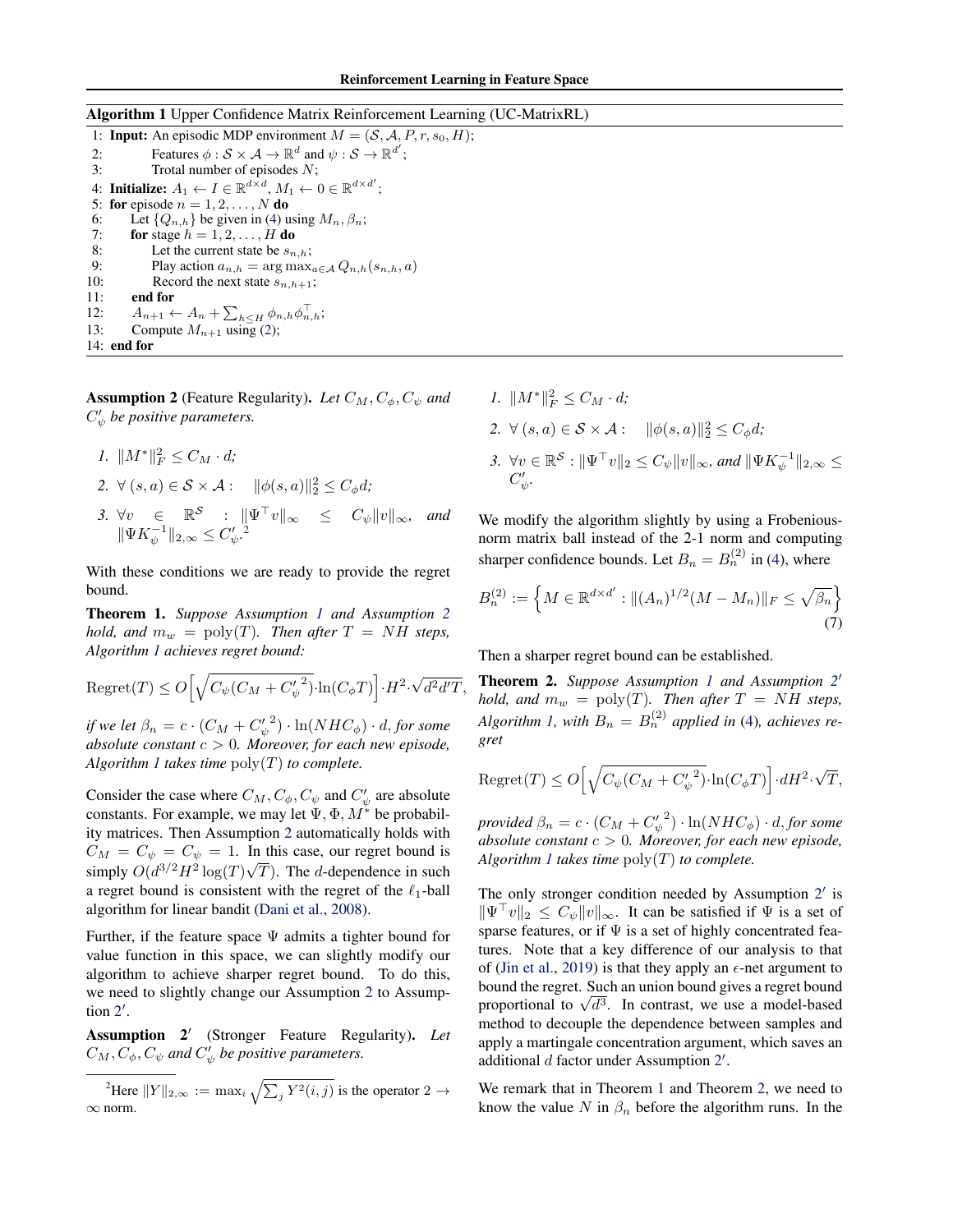case when  $N$  is unknown, one can use the doubling trick to learn  $N$  adaptively: first we run the algorithm by picking  $N = 2$ , then for  $N = 4, 8, ..., 2<sup>i</sup>$  until the true N is reached. It is standard knowledge that this trick increase the overall regret by only a constant factor (e.g. (Besson & Kaufmann, 2018)).

Proof Sketch. The proof consists of two parts. We show that when the core matrix  $M^*$  belongs to the sequence of constructed balls  ${B_n}$ , the estimated Q-functions provide optimistic estimates of the optimal values, therefore the algorithm's regret can be bounded using the sum of confidence bounds on the sample path. The second part constructs a martingale difference sequence by decomposing a matrix into an iterative sum and uses a probabilistic concentration argument to show that the "good" event happens with sufficiently high probability. In the next section, we present the full proof for Theorems 1. The full proof of Theorems 2 is deferred to the appendix.

Near optimality of regret bounds? The regret bound in Theorem 2 matches the optimal regret bound  $\widetilde{O}(d\sqrt{T})$  for linear bandit (Dani et al., 2008). In fact, linear bandit is a special case of RL: the planning horizon  $H$  is 1. However the hard instance for linear bandit may not be necessarily constructable using the core matrix model.

Closed-form confidence bounds. Equation (4) requires maximization over a matrix ball. However, it is not necessary to solve this maximization problem explicitly. The algorithm only requires an optimistic Q value. In fact, we can use a closed-form *confidence bound* instead of searching for the optimal M in the *confidence ball*. It can be verified that Theorem 1 still holds (by following the same proofs of the theorem) if we replace the second equation of (4) as the following equation (see the proof of Theorem 2)

$$
\forall h \in [H]: \quad Q_{n,h}(s,a) =
$$
  
 
$$
r(s,a) + \phi(s,a)^\top M_n \Psi^\top V_{n,h+1} + 2C_{\psi}H\sqrt{d\beta_n} \cdot w_{n,h},
$$
  
(8)

where  $w_{n,h} := \sqrt{\phi_{n,h}^{\top}(A_n)^{-1} \phi_{n,h}}$ . Similarly, Theorem 2 still holds if we replace the the second equation of 4 with

$$
\forall h \in [H]: \quad Q_{n,h}(s,a) =
$$
  
 
$$
r(s,a) + \phi(s,a)^\top M_n \Psi^\top V_{n,h+1} + 2C_{\psi}\sqrt{\beta_n} \cdot w_{n,h}.
$$
  
(9)

Equations (8) and (9) can be computed easily. They can be viewed as the "dualization" of (4).

### 3.3. Analysis and Proofs

In this section we will focus on proving Theorem 1. In the proof we will also establish all the necessary analytical tools for proving Theorem 2 and Theorem 9. We provide the proofs of the last two theorems in the appendix.

To begin, we first investigate the Monte-Carlo step used in (4). For each step, we let  $\widetilde{w}_{n,h} = \Psi^{\top} V_{n,h}$ . For  $w_{n,h}$ , we have the following guarantee, which is a simple consequence of Hoeffding's inequality.

**Proposition 1.** *With probability at least*  $1 - \delta$ *, we have* 

$$
\|\widetilde{w}_{n,h} - w_{n,h}\|_{\infty} \le C \cdot \sqrt{\log \delta^{-1}/m_w}
$$

*for some generic constant* C *depends on the properties of* Ψ*.*

Notice that the randomness used in computing the above equation is independent with that from other parts of the algorithm, and can the error can be made arbitrarily small by picking  $m_w = \text{poly}(T)$ . The regret incurred by this Monto-Carlo step can be at most

$$
T\cdot \frac{1}{\sqrt{m_w}} \ll \sqrt{T}.
$$

For the sake of presentation, we assume  $w_{n,h} = \tilde{w}_{n,h}$  in the rest of the proof.

The proof of Theorem 1 consists of two steps: (a) We first show that if the true transition core  $M^*$  is always in the confidence ball  $B_n$ , defined in Equation 6, we can then achieve the desired regret bound; (b) We then show that with high probability, the event required by (a) happens. We formalize the event required by step (a) as follows.

**Definition 2** (Good Estimator Event). *For all*  $n \in [N]$ *, we denote*  $E_n = 1$  *if*  $M^* \in B_{n'}$  *for all*  $n' \in [n]$  *and otherwise*  $E_n = 0$ .

Note that  $E_n$  is completely determined by the game history up to episode *n*. In Section B.2, we show that  $E_n = 1$  happens with high probability for all  $n$ . In the next subsection, we show (a).

### 3.4. Regret Under Good Event

To better investigate the regret formulation (1), we rewrite it according to Algorithm 1. Note that conditioning on the history before episode  $n$ , the algorithm plays a fixed policy  $\pi_n$  for episode *n*. Therefore, we have

$$
Regret(NH) = \sum_{n=1}^{N} \mathbb{E}[R(n)],\tag{10}
$$

where  $R(n) = V_1^*(s_0) - V_1^{\pi_n}(s_0)$ . We now show that the algorithm always plays an optimistic action (an action with value estimated greater than the optimal value of the state). All missing proofs can be found in Section B.1.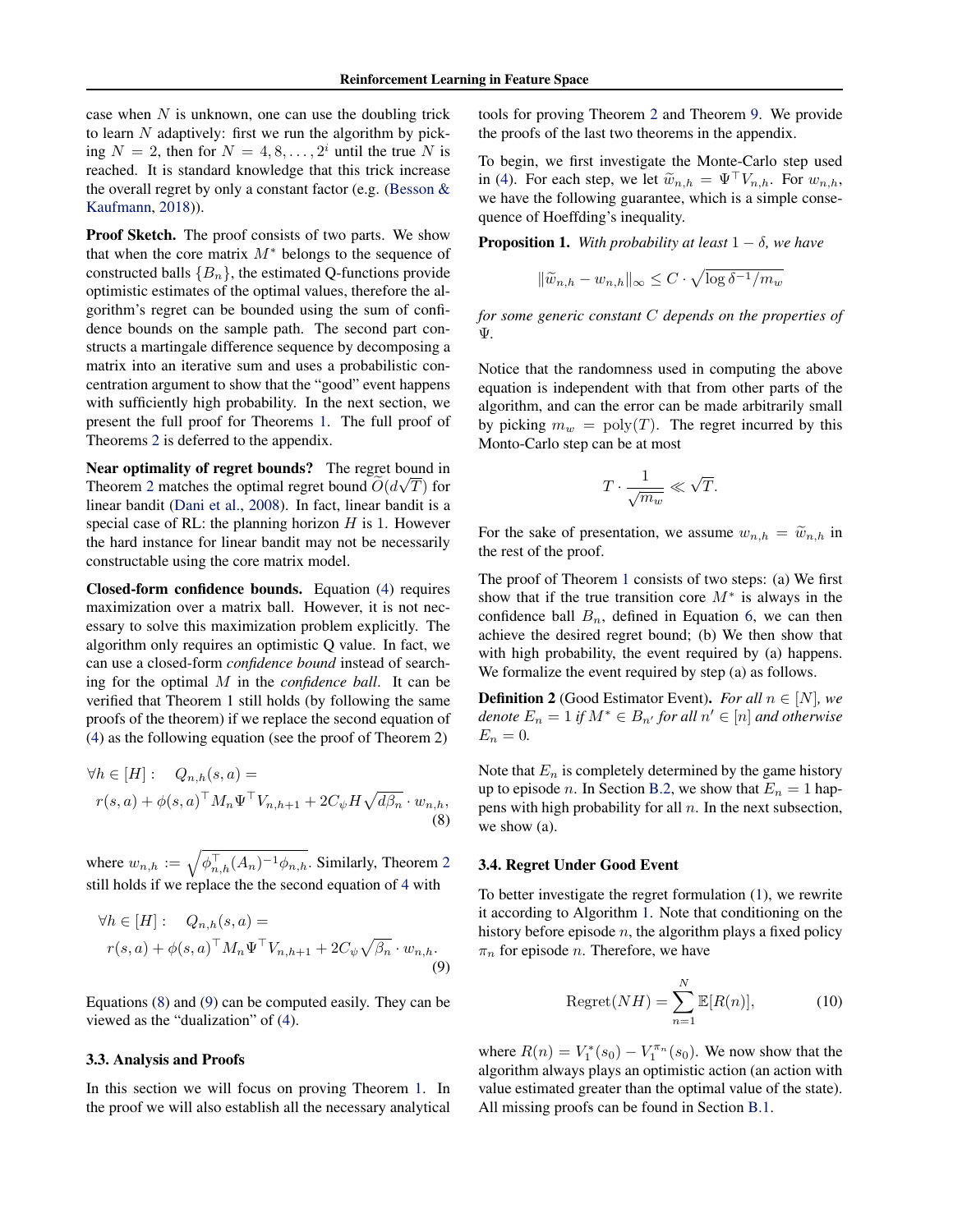$\Box$ 

**Lemma 3** (Optimism). *Suppose for*  $n \in [N]$ *, we have the good estimator event,*  $E_n = 1$ *, happens. Then for*  $h \in [H]$ *and*  $(s, a) \in S \times A$ *, we have* 

$$
Q_h^*(s, a) \le Q_{n,h}(s, a).
$$

Next we show that the confidence ball  $B_n$  actually gives a strong upper bound for the estimation error: the estimation error is "along" the direction of the exploration.

**Lemma 4.** *For any*  $M \in B_n$  *we have* 

$$
\|\phi_{s,a}^{\top}(M-M_n)\|_1 \leq \sqrt{d'\beta_n \cdot \phi(s,a)^{\top}(A_n)^{-1}\phi(s,a)}.
$$

*Proof.*

$$
\|\phi_{s,a}^{\top}(M - M_n)\|_1 = \|\phi_{s,a}^{\top}(A_n)^{-1/2}(A_n)^{1/2}(M - M_n)\|_1
$$
  
\n
$$
\leq \|\phi_{s,a}^{\top}(A_n)^{-1/2}\|_2 \cdot \|((A_n)^{1/2}(M - M_n))^{\top}\|_{2,1}
$$
  
\n
$$
\leq \sqrt{d'\beta_n} \cdot \|\phi_{s,a}^{\top}(A_n)^{-1/2}\|_2
$$

as desired.

Next we show that the value iteration per-step does not introduce too much error.

**Lemma 5.** *Suppose for*  $n \in [N]$ *,*  $E_n = 1$ *. Then for*  $h \in$ [H]*, we have*

$$
Q_{n,h}(s_{n,h}, a_{n,h}) - [r(s_{n,h}, a_{n,h}) + P(\cdot | s_{n,h}, a_{n,h})^{\top} V_{n,h+1}]
$$
  

$$
\leq 2C_{\psi} H \sqrt{d' \beta_n} \cdot w_{n,h}
$$

*where*

$$
w_{n,h} := \sqrt{\phi_{n,h}^{\top}(A_n)^{-1}\phi_{n,h}}.\tag{11}
$$

We are now ready to show the regret bound, whose proof is presented in the appendix.

**Lemma 6.** *Suppose Assumption* 2 *holds*,  $1 \leq \beta_1 \leq \beta_2 \leq$  $\ldots \beta_N$ *, then,* 

Regret
$$
(NH) \leq 2C_{\psi}H\sqrt{d'\beta_N}
$$
  

$$
\cdot \mathbb{E}\bigg[\sum_{n=1}^{N}\sum_{h=1}^{H}\sqrt{\min(1,w_{n,h}^2)}\bigg] + \sum_{n=1}^{N}H\mathbb{P}[E_n \neq 1]
$$

It remains to bound

$$
\sum_{n=1}^{N} \sum_{h=1}^{H} \sqrt{\min(1, w_{n,h}^2)} \le \sqrt{H N \cdot \sum_{n=1}^{N} \sum_{h=1}^{H} \min(1, w_{n,h}^2)}.
$$

We provide the following lemma.

Lemma 7.

$$
\sum_{n=1}^{N} \sum_{h=1}^{H} \min(1, w_{n,h}^2) \le 2H \ln \det(A_{N+1})
$$
  

$$
\le 2H d \ln(NHC_{\phi} + 1).
$$

The proof of this lemma is rather technical and requires some new notations, we postpone it to Section B.3. We are now ready to state the regret bound.

**Lemma 8.** *Suppose*  $1 \leq \beta_1 \leq \beta_2 \leq \ldots \beta_N$  *and*  $C_{\psi} \geq 1$ *, then*

$$
Regret(T) \le 2C_{\psi}H\sqrt{d'\beta_N} \cdot \sqrt{HN \cdot 2Hd \cdot \ln[NHC_{\phi} + 1]}
$$

$$
+ \sum_{n=1}^{N} H\mathbb{P}[E_n = 0].
$$

We are now ready to prove Theorem 1.

*Proof of Theorem 1.* We let  $\delta \leq 1/(NH)$ . By Lemma 13 and 15, we pick

$$
\beta_n \ge cd \cdot [C_M + {C_{\psi}'}^2 \cdot \ln(nHC_{\phi}) + c \cdot {C_{\psi}'}^2 \cdot \ln(nHC_{\phi}/\delta)]
$$
  
=  $\Theta(C_M + {C_{\psi}'}^2) \cdot \ln(nHC_{\phi}) \cdot d.$ 

Then the following is guaranteed,

$$
\Pr[\forall n \le N : E_n = 1] \ge 1 - \delta.
$$

Then by Lemma 8, we have,

Regret
$$
(T)
$$
  $\leq 2C_{\psi}H\sqrt{d'\beta_N}$   
\n $\cdot \sqrt{HN \cdot 2Hd \cdot \ln[NHC_{\phi} + 1]} + O(1)$   
\n $= O\Big[C_{\psi}\sqrt{C_M + C_{\psi}'}^2 \cdot \ln(NHC_{\phi})\Big] \cdot \sqrt{d^2d'H^3T}.$ 

# 4. RL Exploration in Kernel Space

In this section, we transform MatrixRL to work with kernels instead of explicitly given features. Suppose we are given two reproducing kernel Hilbert spaces  $\mathcal{H}_{\phi}$ ,  $\mathcal{H}_{\psi}$  with kernel functions  $k_{\phi}$  :  $(S \times A) \times (S \times A) \rightarrow \mathbb{R}$  and  $k_{\psi}$ :  $S \times S \rightarrow \mathbb{R}$ , respectively. There exists implicit features  $\phi, \psi$  such that  $k_\phi(x,y) = \phi(x)^\top \phi(y)$  and  $k_\psi(x,y) = 0$  $\psi(x)$ <sup> $\psi(y)$ </sup>, but the learning algorithm can access the kernel functions only.

### 4.1. Kernelization of MatrixRL

The high level idea of Kernelized MatrixRL is to represent all the features used in Algorithm 1 with their corresponding kernel representations. We first introduce some notations. For episode n and  $T = nH$ , we denote  $\mathbf{K}_{\phi_n} \in$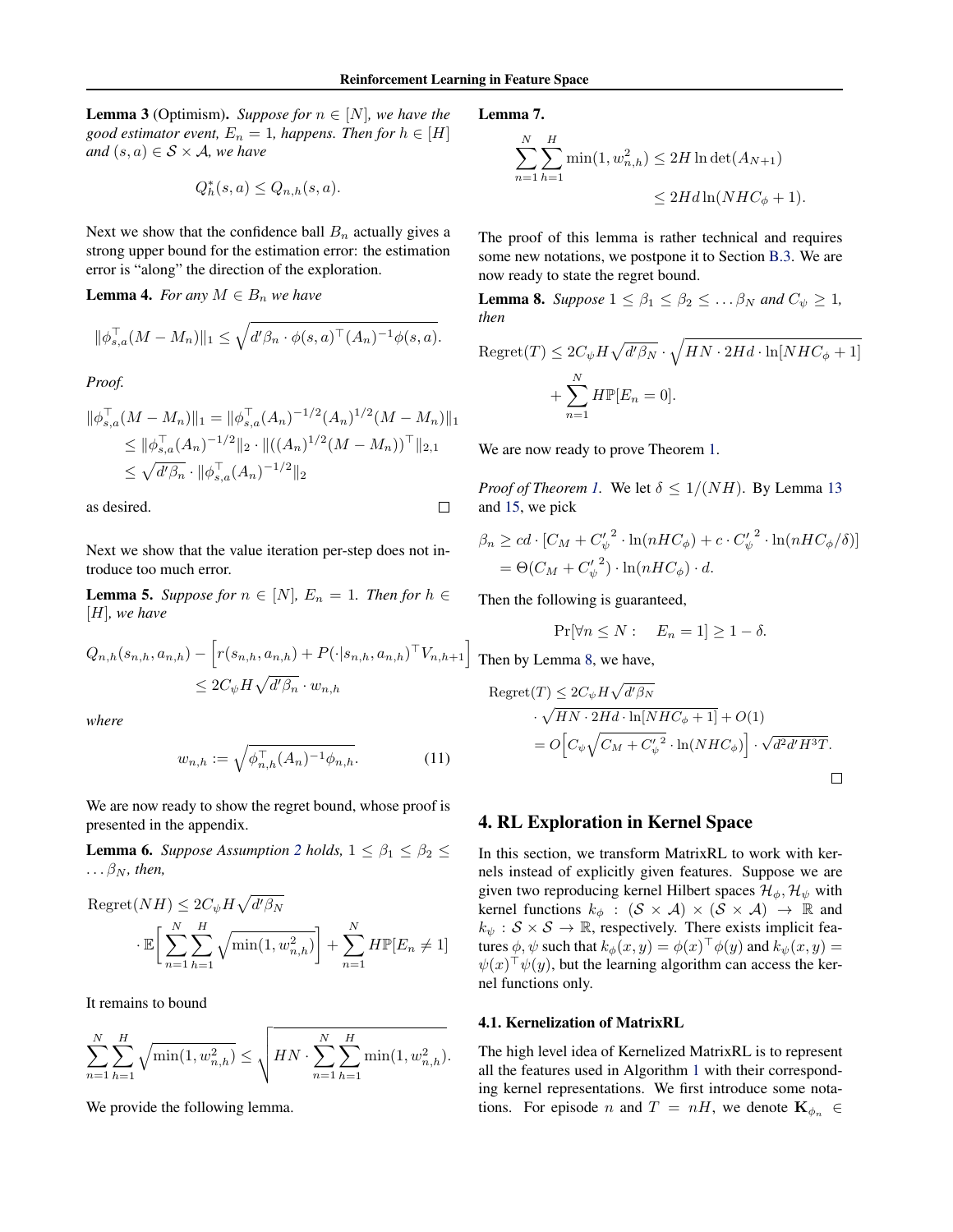$\mathbb{R}^{T \times T}$  and  $\mathbf{K}_{\psi_n} \in \mathbb{R}^{T \times T}$  as the Gram matrix, respectively, i.e., for all  $t_1 = (n_1, h_1), t_2 = (n_2, h_2) \in [n] \times [H]$ ,

$$
\mathbf{K}_{\phi_n}[t_1, t_2] = k_{\phi}[(s_{t_1}, a_{t_1}), (s_{t_2}, a_{t_2})],
$$
  
\n
$$
\mathbf{K}_{\psi_n}[t_1, t_2] = k_{\psi}(\widetilde{s}_{t_1}, \widetilde{s}_{t_2}),
$$

where  $\widetilde{s}_t := s_{t+1}$ . We denote  $\overline{\mathbf{K}}_{\psi_n} \in \mathbb{R}^{T \times |\mathcal{S}|}$  and  $\mathbf{k}_{\Phi_n, s,a} \in \mathbb{R}^{T}$  by

$$
\mathbf{K}_{\psi_n}[t_1, s] = k_{\psi}(\widetilde{s}_{t_1}, s),
$$
  
\n
$$
\mathbf{k}_{\Phi_n, s, a}[t] = k_{\phi}[(s_t, a_t), (s, a)].
$$

We are now ready to kernelize Algorithm 1. The full algorithm of Kernelized MatrixRL is given in Algorithm 2. Note that the new Q function estimator (12) is the dualization form of (4). Therefore Algorithm 2 is more general but essentially equivalent to Algorithm 1 if we let  $k_\phi(x,y) \ := \ \phi(x)^\top \phi(y)$  and  $k_\psi(x,y) \ := \ \psi(x)^\top \psi(y).$ Note that the computation of  $(\lambda I + \overline{\mathbf{K}}_{\Psi_{n-1}} \overline{\mathbf{K}}_{\Psi_{n-1}}^{\top})^{-1} \overline{\mathbf{K}}_{\Psi_n}$ can again be performed using Monte-Carlo efficiently (as in (4)). For the sake of representation, we assume we have an exact computation. See Section C for the proof.

#### 4.2. Regret Bound for Kernelized MatrixRL

We define the *effective dimension* of the kernel space  $\mathcal{H}_{\phi}$ as

$$
\widetilde{d} = \sup_{t \le NH} \sup_{X \subset \mathcal{S} \times \mathcal{A}, |X| = t} \frac{\log \det[I + \mathbf{K}_X]}{\log(1 + t)},
$$

where  $X = \{x_j\}_{j \in [t]}, \mathbf{K}_X \in \mathbb{R}^{t \times t}$  with  $\mathbf{K}_X[i, j] =$  $k_{\phi}(x_i, x_j)$  is the Gram matrix over data set X. Note that  $d$  captures the effective dimension of the space spanned by the features of state-action pairs. Consider the case when  $\phi$ are d-dimensional unit vectors, then  $\mathcal{H}_{\phi}$  has dimension at most d. It can be verified that  $d \leq d$ . A similar notation of effective dimension was introduced by (Valko et al., 2013) for analyzing kernelized contextual bandit.

Further, we need regularity assumptions for the kernel space.

**Assumption 3.** Let  $\mathcal{H}_{\psi}$  be generated by orthonormal basis *on S*, *i.e., there exists*  $\psi$  *such that*  $\sum_{s \in S} \psi(s) \psi(s)^\top = I$ and  $k_{\psi}(s, s') = \psi(s)^{\top} \psi(s')$ . There exists a constant  $C_{\psi}$ *such that*  $\forall v \in \mathcal{H}_{\psi}: \quad ||v||_{\mathcal{H}_{\psi}} \leq C_{\psi} ||v||_{\infty},$  *where*  $|| \cdot ||_{\mathcal{H}_{\psi}}$ *denotes the Hilbert space norm.*

The formal guarantee of Kernelized MatrixRL is presented as follows.

**Theorem 9.** Suppose the probability transition kernel  $P(\cdot | \cdot)$  $\cdot$ ) *belongs to the product Hilbert spaces, i.e.,*  $P \in \mathcal{H}_{\phi} \times$ Hψ*. Let Assumption 3 hold. Then after* T = NH *time steps, the regret of Algorithm 2 satisfies*

$$
\text{Regret}(T) \leq O\Big( C_{\psi} \cdot ||P||_{\mathcal{H}_{\phi} \times \mathcal{H}_{\psi}} \cdot \log(T) \cdot \widetilde{d} \cdot H^{2} \cdot \sqrt{T} \Big)
$$

*provided*  $\eta_n = 2C_{\psi}H\sqrt{\beta_n}$  and  $\beta_n = \Theta(\Vert P \Vert_{\mathcal{H}_{\phi} \times \mathcal{H}_{\psi}})$ .  $ln(NH) \cdot d$ ).

Note that in Assumption 3, we can additionally relax the assumption on the orthogonality of  $\psi$ . Similar regret bound can be proved with Assumption  $2'$ . The proof of Theorem 9 is very similar to that of Theorem 2. Although Kernelized MatrixRL does not access the features, the proof is based on the underlying features and the equivalence between kernel representation and feature representation. We postpone it to Section C.

Remark. Similar as MatrixRL, Kernelized MatrixRL can be generalized to deal with unknown reward function by using the Kernelized Bandit (Valko et al., 2013). Again, since linear bandit problems are special cases of kernel RL with  $H = 1$ , our results match the linear bandit bound on  $\overline{d}$  and  $\sqrt{T}$ . The computation time of Kernelized MatrixRL scales with time  $T$  as  $T^2$  (by applying randomized algorithms, e.g. (Dani et al., 2008), in dealing with  $\overline{K}_{\Psi}$  matrices), still polynomial in  $T$ . We can apply the random features or sketching techniques for kernel to additionally accelerate the computation (e.g. (Rahimi & Recht, 2008; Yang et al., 2017)).

# 5. Summary

This paper provided the algorithm MatrixRL for episodic reinforcement learning in high dimensions. It also provides the first regret bounds that are near-optimal in time  $T$  and feature dimension  $d$  and polynomial in the planning horizon H. MatrixRL uses given features (or kernels) to estimate a core transition matrix and its confidence ball, which is used to compute optimistic Q-functions for balancing the exploitation-exploration tradeoff. We prove that the regret of MatrixRL is bounded by  $O(H^2d \log T\sqrt{T})$ where  $d$  is the number of features, provided that the feature space satisfies some regularity conditions. MatrixRL has an equivalent kernel version, which does not require explicit features. The kernelized MatrixRL satisfies a regret bound  $O(H^2\tilde{d}\log T\sqrt{T})$ , where  $\tilde{d}$  is the effective dimension of the kernel space. For future work, it remains open if the regularity condition can be relaxed and if there is a more efficient way for constructing confidence balls in order to further reduce the regret.

### Acknowledgment

Mengdi Wang gratefully acknowledges funding from the U.S. National Science Foundation (NSF) grant CMMI-1653435, Air Force Office of Scientific Research (AFOSR) grant FA9550-19-1-020, and C3.ai DTI.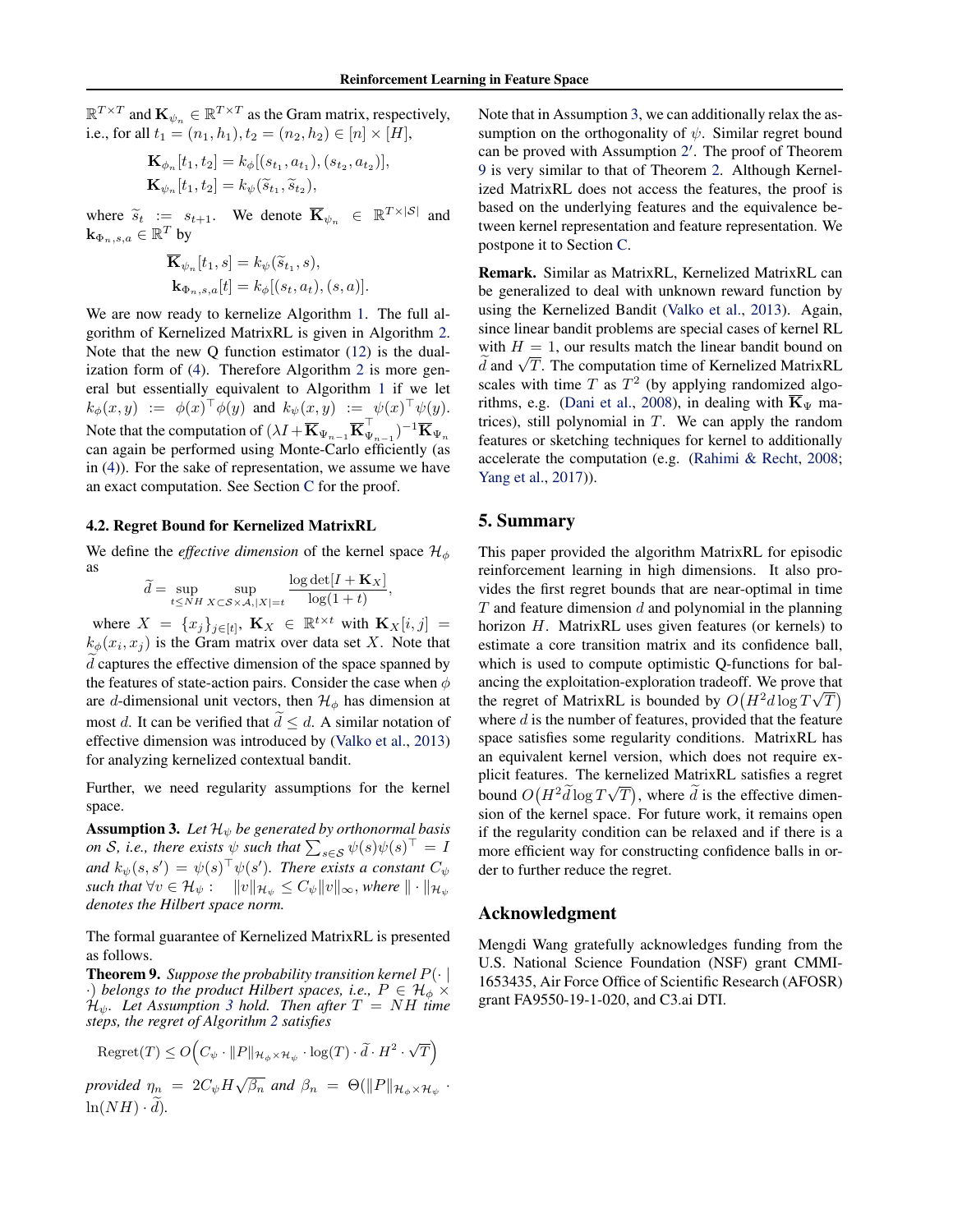Algorithm 2 KernelMatrixRL: Reinforcement Learning with Kernels

1: **Input:** An episodic MDP environment  $M = (S, A, P, s_0, r, H)$ , kernel functions  $k_{\phi}, k_{\psi}$ ;

- 2: Total number of episodes  $N$ ;
- 3: **Initialize:** empty reply buffer  $B = \{\};$ <br>4: **for** episode  $n = 1, 2, ..., N$  **do**
- 
- 5: For  $(s, a) \in S \times A$ , let

$$
w_n(s, a) := \sqrt{k_{\phi}[(s, a), (s, a)] - \mathbf{k}_{\Phi_{n-1}, s, a}^{\top}(I + \mathbf{K}_{\Phi_{n-1}})^{-1}\mathbf{k}_{\Phi_{n-1}, s, a}};
$$
  

$$
x_n(s, a) := \mathbf{k}_{\Phi_{n-1}, s, a}^{\top}(I + \mathbf{K}_{\Phi_{n-1}})^{-1}\mathbf{K}_{\Psi_{n-1}}(\lambda I + \overline{\mathbf{K}}_{\Psi_{n-1}}\overline{\mathbf{K}}_{\Psi_{n-1}})^{-1}\overline{\mathbf{K}}_{\Psi_n};
$$

where  $\lambda > 0$  is a parameter to be adjusted;

6: Let  $\{Q_{n,h}\}\$  be defined as follows:

$$
\forall (s,a) \in \mathcal{S} \times \mathcal{A} : Q_{n,H+1}(s,a) := 0 \text{ and}
$$
  
\n
$$
\forall h \in [H] : Q_{n,h}(s,a) := r(s,a) + x_n(s,a)^\top V_{n,h+1} + \eta_n w_n(s,a),
$$
\n(12)

where

$$
V_{n,h}(s)=\Pi_{[0,H]}\big[\max_a Q_{n,h}(s,a)\big]\qquad \forall s,a,n,h;
$$

and  $\eta_n$  is a parameter to be determined;

7: for stage  $h = 1, 2, \ldots, H$  do

8: Let the current state be  $s_{n,h}$ ;<br>9: Play action  $a_{n,h} = \arg \max_{h \in \mathcal{H}} a_h$ 

9: Play action  $a_{n,h} = \arg \max_{a \in \mathcal{A}} Q_{n,h}(s_{n,h}, a);$ 

- 10: Record the next state  $s_{n,h+1}$ :  $\mathcal{B} \leftarrow \mathcal{B} \cup \{(s_{n,h}, a_{n,h}, s_{n,h+1})\};$
- 11: end for

12: end for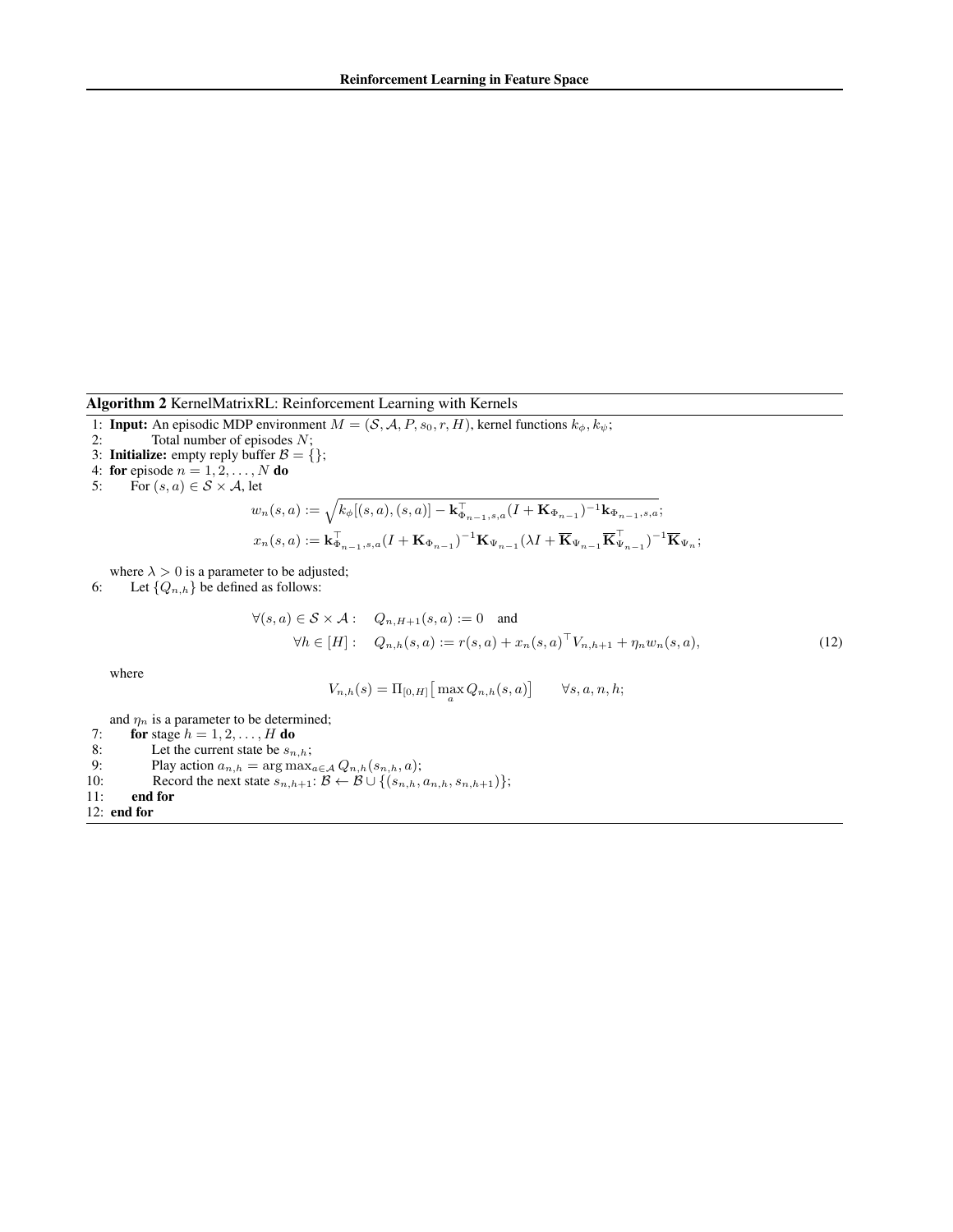# References

- Abbasi-Yadkori, Y., Pál, D., and Szepesvári, C. Improved algorithms for linear stochastic bandits. In *Advances in Neural Information Processing Systems*, pp. 2312–2320, 2011.
- Agrawal, S. and Jia, R. Optimistic posterior sampling for reinforcement learning: worst-case regret bounds. In *Advances in Neural Information Processing Systems*, pp. 1184–1194, 2017.
- Azar, M. G., Munos, R., and Kappen, H. J. Minimax pac bounds on the sample complexity of reinforcement learning with a generative model. *Machine learning*, 91 (3):325–349, 2013.
- Azar, M. G., Osband, I., and Munos, R. Minimax regret bounds for reinforcement learning. *arXiv preprint arXiv:1703.05449*, 2017.
- Azizzadenesheli, K., Lazaric, A., and Anandkumar, A. Reinforcement learning in rich-observation mdps using spectral methods. *arXiv preprint arXiv:1611.03907*, 2016.
- Azizzadenesheli, K., Brunskill, E., and Anandkumar, A. Efficient exploration through bayesian deep q-networks. In *2018 Information Theory and Applications Workshop (ITA)*, pp. 1–9. IEEE, 2018.
- Baird, L. Residual algorithms: Reinforcement learning with function approximation. In *Machine Learning Proceedings 1995*, pp. 30–37. Elsevier, 1995.
- Bellman, R. Dynamic programming. *Science*, 153(3731): 34–37, 1966.
- Besson, L. and Kaufmann, E. What doubling tricks can and can't do for multi-armed bandits. *arXiv preprint arXiv:1803.06971*, 2018.
- Bubeck, S., Cesa-Bianchi, N., et al. Regret analysis of stochastic and nonstochastic multi-armed bandit problems. *Foundations and Trends*( $\widehat{R}$ ) in Machine Learning, 5(1):1–122, 2012.
- Chowdhury, S. R. and Gopalan, A. On kernelized multiarmed bandits. In *Proceedings of the 34th International Conference on Machine Learning-Volume 70*, pp. 844– 853. JMLR. org, 2017.
- Chowdhury, S. R. and Gopalan, A. Online learning in kernelized markov decision processes. In Chaudhuri, K. and Sugiyama, M. (eds.), *Proceedings of Machine Learning Research*, volume 89 of *Proceedings of Machine Learning Research*, pp. 3197–3205. PMLR, 16– 18 Apr 2019. URL http://proceedings.mlr. press/v89/chowdhury19a.html.
- Chu, W., Li, L., Reyzin, L., and Schapire, R. E. Contextual Bandits with Linear Payoff Functions. Technical report, 2011. URL http://proceedings.mlr.press/ v15/chu11a/chu11a.pdf.
- Dani, V., Hayes, T. P., and Kakade, S. M. Stochastic linear optimization under bandit feedback. 2008.
- Dann, C. and Brunskill, E. Sample complexity of episodic fixed-horizon reinforcement learning. In *Advances in Neural Information Processing Systems*, pp. 2818–2826, 2015.
- Dann, C., Li, L., Wei, W., and Brunskill, E. Policy certificates: Towards accountable reinforcement learning. *arXiv preprint arXiv:1811.03056*, 2018.
- Du, S. S., Kakade, S. M., Wang, R., and Yang, L. F. Is a good representation sufficient for sample efficient reinforcement learning? *arXiv preprint arXiv:1910.03016*, 2019a.
- Du, S. S., Luo, Y., Wang, R., and Zhang, H. Provably efficient q-learning with function approximation via distribution shift error checking oracle. In *Advances in Neural Information Processing Systems*, pp. 8058–8068, 2019b.
- Freedman, D. A. On Tail Probability for Martigales. *The Annals of Probability*, 3(1):100–118, 1975.